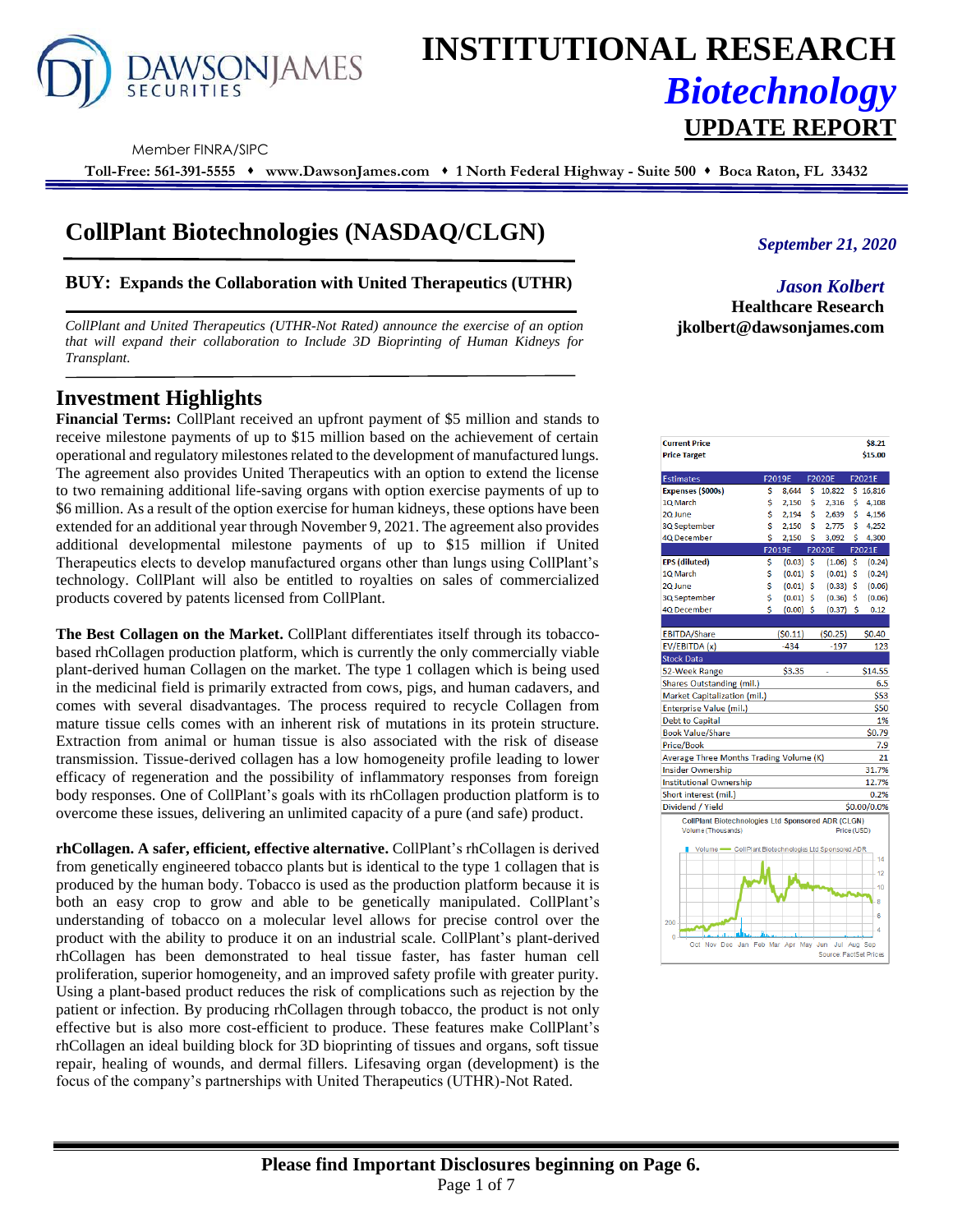

**rhCollagen is the Future for Collagen Based Medicine.** CollPlant's production pipeline revolves around the treatment of organ and tissue failure through 3D bioprinting, aesthetic medicine, Orthobiologics, and advanced wound care. CollPlant aims to make its rhCollagen platform technology the gold standard for collagen-based products. A partnership with United Therapeutics is active today, evaluating the feasibility of producing bio-printed organs. Collplant has two products, Vergenix STR and Vergenix FG, being commercialized in Europe and is developing other collaborations with its Bio Inks and Medical aesthetics products.

## **Exhibit 1. Product Models**

| Vergenix STR (Arthrex) - Tendon repair               |                          | 2019E            | 2020E                    | 2021E      | 2022E                    | 2023E      | 2024E         | 2025E         | 2026E         | 2027E         | 2028E         | 2029E      | 2030E       |
|------------------------------------------------------|--------------------------|------------------|--------------------------|------------|--------------------------|------------|---------------|---------------|---------------|---------------|---------------|------------|-------------|
|                                                      | Prevalence               |                  | 17,405,517 17,753,627.81 |            | 18,108,700 18,470,874.37 | 18,840,292 | 19,217,097.69 | 19,601,440    | 19,993,468.44 | 20,393,338    | 20,801,204.56 | 21,217,229 | *********** |
|                                                      | Growth                   | 2%               | 2%                       | 2%         | 2%                       | 2%         | 2%            | 2%            | 2%            | 2%            | 2%            | 2%         | 2%          |
|                                                      | <b>Target Population</b> | 10,000,000       | 10,600,000               | 10,812,000 | 11,028,240               | 11,248,805 | 11,473,781    | 11,703,257    | 11,937,322    | 12,176,068    | 12,419,589    | 12,667,981 | 12,921,341  |
|                                                      | Market Share             | 0.2%             | 0.4%                     | 1%         | 2%                       | 2%         | 3%            | 4%            | 5%            | 6%            | 6%            | 6%         | 6%          |
|                                                      | <b>Treated Patients</b>  | 15,000           | 42,400                   | 75.684     | 165.424                  | 224.976    | 344,213       | 468,130       | 596.866       | 730,564       | 745,175       | 760.079    | 775,280     |
|                                                      | Cost per year            | \$500            | \$500                    | \$500      | \$500                    | \$500      | \$500         | \$500         | \$500         | \$500         | \$500         | \$500      | \$500       |
|                                                      | % Price Increase         | 0%               | 0%                       | 0%         | 0%                       | 0%         | 0%            | 0%            | 0%            | 0%            | 0%            | 0%         | 0%          |
|                                                      | Revenue (M) \$           | 7.5 <sup>5</sup> | 21.2 S                   | 37.8 S     | 82.7 \$                  | $112.5$ \$ | $172.1$ S     | $234.1$ \$    | 298.4 \$      | 365.3 \$      | 372.6 \$      | 380.0 \$   | 387.6       |
|                                                      | Probability of Success   | 30%              | 30%                      | 30%        | 30%                      | 30%        | 30%           | 30%           | 30%           | 30%           | 30%           | 30%        | 30%         |
|                                                      | Total sales (\$M)        | \$2              | S <sub>6</sub>           | \$11       | \$25                     | \$34       | \$52          | \$70          | \$90          | \$110         | \$112         | \$114      | \$116       |
| VergenixFG - Wound Healing                           |                          | 2019E            | 2020E                    | 2021E      | 2022E                    | 2023E      | 2024E         | 2025E         | 2026E         | 2027E         | 2028E         | 2029E      | 2030E       |
|                                                      | Prevalence               | 21,016,080       | 21,436,402               | 21,865,130 | 22,302,432               | 22,748,481 | 23,203,450    | 23,667,519.50 | 24,140,870    | 24,623,687.28 | 25,116,161    | ########## | 26,130,854  |
|                                                      | Growth                   | 2%               | 2%                       | 2%         | 2%                       | 2%         | 2%            | 2%            | 2%            | 2%            | 2%            | 2%         | 2%          |
|                                                      | <b>Target Population</b> | 12,609,648       | 13,240,130               | 13,902,137 | 14,597,244               | 15,327,106 | 16,093,461    | 16,898,134    | 17,743,041    | 18,630,193    | 19,561,703    | 20,539,788 | 21,566,777  |
|                                                      | <b>Market Share</b>      | 0%               | 0%                       | 0%         | 1%                       | 2%         | 2%            | 3%            | 3%            | 3%            | 4%            | 4%         | 4%          |
|                                                      | <b>Treated Patients</b>  | 1.000            | 13.240                   | 55,609     | 116,778                  | 229,907    | 321,869       | 506,944       | 532,291       | 558,906       | 782,468       | 821.592    | 862,671     |
|                                                      |                          |                  |                          |            |                          |            |               |               |               |               |               |            |             |
|                                                      | Cost per year            | \$500            | \$500                    | \$500      | \$500                    | \$500      | \$500         | \$500         | \$500         | \$500         | \$500         | \$500      | \$500       |
|                                                      | % Price Increase         | 0%               | 0%                       | 0%         | 0%                       | 0%         | 0%            | 0%            | 0%            | 0%            | 0%            | 0%         | 0%          |
|                                                      | Revenue (M) \$           | 0.5 <sup>5</sup> | 6.6 S                    | 27.8 S     | 58.4 S                   | 115.0 S    | 160.9 \$      | $253.5$ \$    | 266.1 \$      | 279.5 \$      | 391.2 \$      | 410.8 S    | 431.3       |
|                                                      | Probability of Success   | 30%              | 30%                      | 30%        | 30%                      | 30%        | 30%           | 30%           | 30%           | 30%           | 30%           | 30%        | 30%         |
|                                                      | Total sales (\$M)        | \$0              | \$2                      | \$8        | \$18                     | \$34       | \$48          | \$76          | \$80          | \$84          | \$117         | \$123      | \$129       |
|                                                      |                          | 2019E            | 2020E                    | 2021E      | 2022E                    | 2023E      | 2024E         | 2025E         | 2026E         | 2027E         | 2028E         | 2029E      | 2030E       |
|                                                      | Prevalence               | 1,576,206        | 1,607,730                | 1,639,885  | 1,672,682                | 1,722,863  | 1,774,549     | 1,845,531     | 1,919,352     | 1,996,126     | 2,075,971     | 2,159,010  | 2,245,370   |
|                                                      | Growth                   | 2%               | 2%                       | 2%         | 3%                       | 3%         | 4%            | 4%            | 4%            | 4%            | 4%            | 4%         | 4%          |
|                                                      | <b>Target Population</b> | 1,260,965        | 1,286,184                | 1,311,908  | 1,338,146                | 1,378,290  | 1,419,639     | 1,476,425     | 1,535,482     | 1,596,901     | 1,660,777     | 1.727.208  | 2,020,833   |
| <b>Biolnk (United Therapeutics) Lung Biotech PBC</b> | Market Share             | 0%               | 0%                       | 1%         | 2%                       | 2%         | 3%            | 3%            | 3%            | 3%            | 3%            | 3%         | 3%          |
|                                                      | <b>Treated Patients</b>  | 1.261            | 5.145                    | 10.495     | 20,072                   | 27.566     | 42,589        | 44.293        | 46.064        | 47,907        | 49.823        | 51.816     | 60.625      |

| <b>Biolnk (United Therapeutics) Lung Biotech PBC</b> | 2019E                  | 2020E     | 2021E     | 2022E     | 2023E     | 2024E     | 2025E             | 2026E     | 2027E     | 2028E     | 2029E     | 2030E     |
|------------------------------------------------------|------------------------|-----------|-----------|-----------|-----------|-----------|-------------------|-----------|-----------|-----------|-----------|-----------|
| Prevalence                                           | 1,576,206              | 1,607,730 | 1,639,885 | 1,672,682 | 1,722,863 | 1,774,549 | 1,845,531         | 1,919,352 | 1,996,126 | 2,075,971 | 2,159,010 | 2,245,370 |
| Growth                                               | 2%                     | 2%        | 2%        | 3%        | 3%        | 4%        | 4%                | 4%        | 4%        | 4%        | 4%        | 4%        |
| <b>Target Population</b>                             | 1,260,965              | ,286,184  | 311,908   | 1,338,146 | 1,378,290 | 1,419,639 | 1,476,425         | 1,535,482 | 1,596,901 | 1,660,777 | 1,727,208 | 2,020,833 |
| Market Share                                         | 0%                     | 0%        | 1%        | 2%        | 2%        | 3%        | 3%                | 3%        | 3%        | 3%        | 3%        | 3%        |
| <b>Treated Patients</b>                              | 1.261                  | 5.145     | 10,495    | 20,072    | 27,566    | 42,589    | 44,293            | 46,064    | 47,907    | 49,823    | 51,816    | 60,625    |
| Cost per year                                        | \$1,000                | \$1,000   | \$1,000   | \$1,000   | \$1,000   | \$1,000   | \$1,000           | \$1,000   | \$1,000   | \$1,000   | \$1,000   | \$1,000   |
| % Price Increase                                     | 0%                     | 0%        | 0%        | 0%        | 0%        | 0%        | 0%                | 0%        | 0%        | 0%        | 0%        | 0%        |
| Revenue (M) \$                                       | 1.3 <sup>5</sup>       | 5.1 S     | $10.5$ \$ | 20.1 S    | $27.6$ \$ | 42.6 \$   | 44.3 <sup>5</sup> | 46.1 \$   | 47.9 \$   | 49.8 \$   | 51.8 S    | 60.6      |
| Probability of Success                               | 10%                    | 10%       | 10%       | 10%       | 10%       | 10%       | 10%               | 10%       | 10%       | 10%       | 10%       | 10%       |
| Total sales (\$M)                                    | \$0.1                  | \$0.5     | \$1.0     | \$2.0     | \$2.8     | \$4.3     | \$4.4             | \$4.6     | \$4.8     | \$5.0     | \$5.2     | \$6.1     |
| <b>Aesthetic Medicine</b>                            | 2019E                  | 2020E     | 2021E     | 2022E     | 2023E     | 2024E     | 2025E             | 2026E     | 2027E     | 2028E     | 2029E     | 2030E     |
| Prevalence                                           | 4,203,216              | 4,287,280 | 4,415,899 | 4,592,535 | 4,776,236 | 4,967,286 | 5,165,977         | 5,372,616 | 5,587,521 | 5,811,021 | 6,043,462 | 6,285,201 |
| Growth                                               | 2%                     | 3%        | 4%        | 4%        | 4%        | 4%        | 4%                | 4%        | 4%        | 4%        | 4%        | 4%        |
| <b>Target Population</b>                             |                        | 3,858,552 | 3,974,309 | 4,133,281 | 4,298,612 | 4,470,557 | 4,649,379         | 4,835,354 | 5,028,769 | 5,229,919 | 5,439,116 | 5,656,681 |
| Market Share                                         |                        | 0%        | 0%        | 1%        | 3%        | 4%        | 4%                | 4%        | 4%        | 4%        | 4%        | 4%        |
| <b>Treated Patients</b>                              |                        | 1.000     | 11,923    | 33,066    | 128,958   | 178,822   | 185,975           | 193,414   | 201,151   | 209,197   | 217,565   | 226,267   |
| Cost per year                                        |                        | \$400     | \$400     | \$400     | \$400     | \$400     | \$400             | \$400     | \$400     | \$400     | \$400     | \$400     |
| % Price Increase                                     |                        | 0%        | 0%        | 0%        | 0%        | 0%        | 0%                | 0%        | 0%        | 0%        | 0%        | 0%        |
| Revenue (M) \$                                       | $\mathbf{s}$<br>$\sim$ | 0.4 S     | 4.8 S     | 13.2 S    | $51.6$ \$ | $71.5$ \$ | 74.4 S            | $77.4$ \$ | 80.5 \$   | 83.7 \$   | 87.0 \$   | 90.5      |
| Probability of Success                               | 70%                    | 70%       | 70%       | 70%       | 70%       | 70%       | 70%               | 70%       | 70%       | 70%       | 70%       | 70%       |
| Total sales (\$M)                                    | \$0.0                  | \$0.3     | \$3.3     | \$9.3     | \$36.1    | \$50.1    | \$52.1            | \$54.2    | \$56.3    | \$58.6    | \$60.9    | \$63.4    |

*Source: Dawson James, company reports*

#### **Modeling Assumptions:**

- 1. We assume Vergenix STR and Vergenix FG achieve only modest European market share penetration. This is a result of the limited capital supporting the launch. The data, thus far, has been quite good on the associated outcomes with the products. In addition to our modest market share assumptions, we assume only a 30% probability of success that the full revenue potential of the products is realized. We do this for conservatism.
- 2. Bio Ink United Therapeutics. How does one model the value of producing a synthetic lung, heart, or kidney? Collagen, as the building block, is ideally positioned to be a part of the organ replacement market. We assume modest pricing for the ink, very modest market share penetration, single digits, and even more modest success assumption of just 10%. Here too, we do this for conservatism. We do discuss in the report the potential catalysts associated with the partnership, including U.S. production of Collagen and expansion to additional target organs. The value could be between \$5M and \$15M, but no revenues are assumed in our model. We do, however, assume the company returns to the capital markets and raises additional operating capital. In this way, our model projections are based on fully diluted out year share calculations, which may prove to be too conservative, especially if the United deal and an additional partnership deal occur next year.
- 3. Aesthetic Medicine. The size of this market is also large, blockbuster size (billions). We see CollPlant's rhCollagen as a more ideal dermal filler and as a product scaffold for a variety of new applications from rejuvenation to breast reconstruction. Here too, our assumptions for pricing and market share may be too conservative. Our probability of success assigned is highest here at 70%, as we feel the pathway is well defined.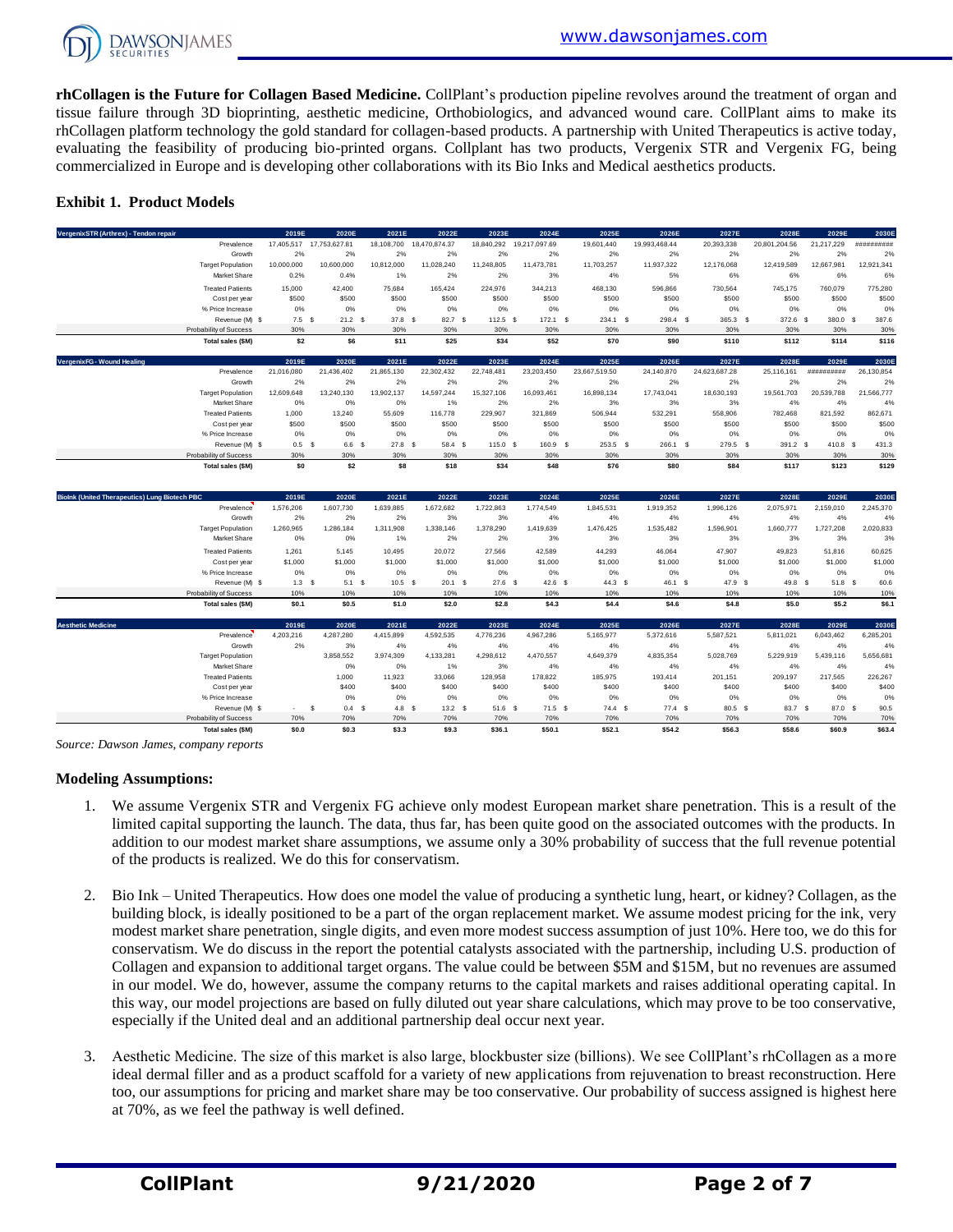

**Valuation:** We model CollPlant's rhCollagen technology platform in the 3D bioprinting, aesthetic, and advanced wound care markets. We use varying probabilities for each indication ranging from just 10% to 70% that our sales goals can be achieved. The models then flow into our income statement, which is projected out to 2030. On top of these therapeutic success probabilities, we apply a discount rate (r) of 30% (our highest rate for emerging growth companies), and we assume additional capital raises (dilution) in our final share count. We then apply these projections into our Free Cash Flow to the firm model below and round to the nearest whole number to derive our 12-month price target. nen apply the:<br>2-month price<br>Price Target \$ 15<br>Price Target \$ 15<br>Vear 2020

## **Exhibit 2. FCFF Model**

| EXMIDIU 2. FUFF MODEL            |            |            |                                                                                                                           |         |                                                                                                                                                      |                                                                                                                                                                                                                                                                                                                                                                                                                                                                            |          |        |                                                                                                                                                                                                                                                                                                                                                                                                                                                                            |          |                                                                                                                                                                                                                                                                                                                                                                                                                                                                            |          |                             |             |
|----------------------------------|------------|------------|---------------------------------------------------------------------------------------------------------------------------|---------|------------------------------------------------------------------------------------------------------------------------------------------------------|----------------------------------------------------------------------------------------------------------------------------------------------------------------------------------------------------------------------------------------------------------------------------------------------------------------------------------------------------------------------------------------------------------------------------------------------------------------------------|----------|--------|----------------------------------------------------------------------------------------------------------------------------------------------------------------------------------------------------------------------------------------------------------------------------------------------------------------------------------------------------------------------------------------------------------------------------------------------------------------------------|----------|----------------------------------------------------------------------------------------------------------------------------------------------------------------------------------------------------------------------------------------------------------------------------------------------------------------------------------------------------------------------------------------------------------------------------------------------------------------------------|----------|-----------------------------|-------------|
| Price Target \$<br>Year          | 15<br>2020 |            |                                                                                                                           |         |                                                                                                                                                      |                                                                                                                                                                                                                                                                                                                                                                                                                                                                            |          |        |                                                                                                                                                                                                                                                                                                                                                                                                                                                                            |          |                                                                                                                                                                                                                                                                                                                                                                                                                                                                            |          |                             |             |
| DCF Valuation Using FCF (mln):   |            | $\cdots$   | $\frac{1}{2} \left( \frac{1}{2} \right) \left( \frac{1}{2} \right) \left( \frac{1}{2} \right) \left( \frac{1}{2} \right)$ | ----    | $\frac{1}{2} \left( \frac{1}{2} \right) \left( \frac{1}{2} \right) \left( \frac{1}{2} \right) \left( \frac{1}{2} \right) \left( \frac{1}{2} \right)$ | $\frac{1}{2} \left( \frac{1}{2} \right) \left( \frac{1}{2} \right) \left( \frac{1}{2} \right) \left( \frac{1}{2} \right) \left( \frac{1}{2} \right) \left( \frac{1}{2} \right) \left( \frac{1}{2} \right) \left( \frac{1}{2} \right) \left( \frac{1}{2} \right) \left( \frac{1}{2} \right) \left( \frac{1}{2} \right) \left( \frac{1}{2} \right) \left( \frac{1}{2} \right) \left( \frac{1}{2} \right) \left( \frac{1}{2} \right) \left( \frac{1}{2} \right) \left( \frac$ | $\cdots$ | ----   | $\frac{1}{2} \left( \frac{1}{2} \right) \left( \frac{1}{2} \right) \left( \frac{1}{2} \right) \left( \frac{1}{2} \right) \left( \frac{1}{2} \right) \left( \frac{1}{2} \right) \left( \frac{1}{2} \right) \left( \frac{1}{2} \right) \left( \frac{1}{2} \right) \left( \frac{1}{2} \right) \left( \frac{1}{2} \right) \left( \frac{1}{2} \right) \left( \frac{1}{2} \right) \left( \frac{1}{2} \right) \left( \frac{1}{2} \right) \left( \frac{1}{2} \right) \left( \frac$ | $\cdots$ | $\frac{1}{2} \left( \frac{1}{2} \right) \left( \frac{1}{2} \right) \left( \frac{1}{2} \right) \left( \frac{1}{2} \right) \left( \frac{1}{2} \right) \left( \frac{1}{2} \right) \left( \frac{1}{2} \right) \left( \frac{1}{2} \right) \left( \frac{1}{2} \right) \left( \frac{1}{2} \right) \left( \frac{1}{2} \right) \left( \frac{1}{2} \right) \left( \frac{1}{2} \right) \left( \frac{1}{2} \right) \left( \frac{1}{2} \right) \left( \frac{1}{2} \right) \left( \frac$ | $\cdots$ | $\sim$ $\sim$ $\sim$ $\sim$ | $- - - - -$ |
| units ('000)                     |            | 2018E      | 2019E                                                                                                                     | 2020E   | 2021E                                                                                                                                                | 2022E                                                                                                                                                                                                                                                                                                                                                                                                                                                                      | 2023E    | 2024E  | 2025E                                                                                                                                                                                                                                                                                                                                                                                                                                                                      | 2026E    | 2027E                                                                                                                                                                                                                                                                                                                                                                                                                                                                      | 2028E    | 2029E                       | 2030E       |
| EBIT                             |            | (3,704)    | (7,072)                                                                                                                   | (1,682) | 7,265                                                                                                                                                | 29,783                                                                                                                                                                                                                                                                                                                                                                                                                                                                     | 67,231   | 99,578 | 130,746                                                                                                                                                                                                                                                                                                                                                                                                                                                                    | 141,759  | 155,913                                                                                                                                                                                                                                                                                                                                                                                                                                                                    | 181,373  | 171,602                     | 157,337     |
| <b>Tax Rate</b>                  |            | 0%         | 0%                                                                                                                        | 0%      | 10%                                                                                                                                                  | 12%                                                                                                                                                                                                                                                                                                                                                                                                                                                                        | 14%      | 18%    | 18%                                                                                                                                                                                                                                                                                                                                                                                                                                                                        | 24%      | 28%                                                                                                                                                                                                                                                                                                                                                                                                                                                                        | 30%      | 30%                         | 31%         |
| $EBIT(1-t)$                      |            | (3,704)    | (7,072)                                                                                                                   | (1,683) | 6,539                                                                                                                                                | 26,209                                                                                                                                                                                                                                                                                                                                                                                                                                                                     | 57,819   | 81,654 | 107,212                                                                                                                                                                                                                                                                                                                                                                                                                                                                    | 107,737  | 112,257                                                                                                                                                                                                                                                                                                                                                                                                                                                                    | 126,961  | 120,122                     | 108,563     |
| CapEx                            |            | (796)      | (1,090)                                                                                                                   | (1,090) |                                                                                                                                                      |                                                                                                                                                                                                                                                                                                                                                                                                                                                                            |          |        |                                                                                                                                                                                                                                                                                                                                                                                                                                                                            |          |                                                                                                                                                                                                                                                                                                                                                                                                                                                                            |          |                             |             |
| Depreciation                     |            | 392        |                                                                                                                           |         |                                                                                                                                                      |                                                                                                                                                                                                                                                                                                                                                                                                                                                                            |          |        |                                                                                                                                                                                                                                                                                                                                                                                                                                                                            |          |                                                                                                                                                                                                                                                                                                                                                                                                                                                                            |          |                             |             |
| Change in NWC (excash)<br>FCF    |            |            | (8, 162)                                                                                                                  | (2,773) |                                                                                                                                                      | 26,209                                                                                                                                                                                                                                                                                                                                                                                                                                                                     | 57,819   | 81,654 | 107,212                                                                                                                                                                                                                                                                                                                                                                                                                                                                    | 107,737  |                                                                                                                                                                                                                                                                                                                                                                                                                                                                            | 126,961  |                             | 108,563     |
|                                  |            | (4, 108)   |                                                                                                                           |         | 6,539                                                                                                                                                |                                                                                                                                                                                                                                                                                                                                                                                                                                                                            |          |        |                                                                                                                                                                                                                                                                                                                                                                                                                                                                            |          | 112,257                                                                                                                                                                                                                                                                                                                                                                                                                                                                    |          | 120,122                     |             |
| PV of FCF                        |            | (11, 733)  | (17,933)                                                                                                                  | (4,687) | 8,501                                                                                                                                                | 26,209                                                                                                                                                                                                                                                                                                                                                                                                                                                                     | 44,476   | 48,316 | 48,799                                                                                                                                                                                                                                                                                                                                                                                                                                                                     | 37,722   | 30,234                                                                                                                                                                                                                                                                                                                                                                                                                                                                     | 26,303   | 19,143                      | 13,309      |
| Discount Rate                    |            | 30%        |                                                                                                                           |         |                                                                                                                                                      |                                                                                                                                                                                                                                                                                                                                                                                                                                                                            |          |        |                                                                                                                                                                                                                                                                                                                                                                                                                                                                            |          |                                                                                                                                                                                                                                                                                                                                                                                                                                                                            |          |                             |             |
| Long Term Growth Rate            |            | 1%         |                                                                                                                           |         |                                                                                                                                                      |                                                                                                                                                                                                                                                                                                                                                                                                                                                                            |          |        |                                                                                                                                                                                                                                                                                                                                                                                                                                                                            |          |                                                                                                                                                                                                                                                                                                                                                                                                                                                                            |          |                             |             |
| <b>Terminal Cash Flow</b>        |            | 378,097.79 |                                                                                                                           |         |                                                                                                                                                      |                                                                                                                                                                                                                                                                                                                                                                                                                                                                            |          |        |                                                                                                                                                                                                                                                                                                                                                                                                                                                                            |          |                                                                                                                                                                                                                                                                                                                                                                                                                                                                            |          |                             |             |
| Terminal Value YE2030            |            | 46,351     |                                                                                                                           |         |                                                                                                                                                      |                                                                                                                                                                                                                                                                                                                                                                                                                                                                            |          |        |                                                                                                                                                                                                                                                                                                                                                                                                                                                                            |          |                                                                                                                                                                                                                                                                                                                                                                                                                                                                            |          |                             |             |
| <b>NPV</b>                       |            | 344,676    |                                                                                                                           |         |                                                                                                                                                      |                                                                                                                                                                                                                                                                                                                                                                                                                                                                            |          |        |                                                                                                                                                                                                                                                                                                                                                                                                                                                                            |          |                                                                                                                                                                                                                                                                                                                                                                                                                                                                            |          |                             |             |
| NPV-Debt                         |            |            |                                                                                                                           |         |                                                                                                                                                      |                                                                                                                                                                                                                                                                                                                                                                                                                                                                            |          |        |                                                                                                                                                                                                                                                                                                                                                                                                                                                                            |          |                                                                                                                                                                                                                                                                                                                                                                                                                                                                            |          |                             |             |
| Projected Shares out (thousands) |            | 22,615     | 2030E                                                                                                                     |         |                                                                                                                                                      |                                                                                                                                                                                                                                                                                                                                                                                                                                                                            |          |        |                                                                                                                                                                                                                                                                                                                                                                                                                                                                            |          |                                                                                                                                                                                                                                                                                                                                                                                                                                                                            |          |                             |             |
| NPV Per Share                    | s          | 15.24      |                                                                                                                           |         |                                                                                                                                                      |                                                                                                                                                                                                                                                                                                                                                                                                                                                                            |          |        |                                                                                                                                                                                                                                                                                                                                                                                                                                                                            |          |                                                                                                                                                                                                                                                                                                                                                                                                                                                                            |          |                             |             |

*Source: Dawson James, company reports*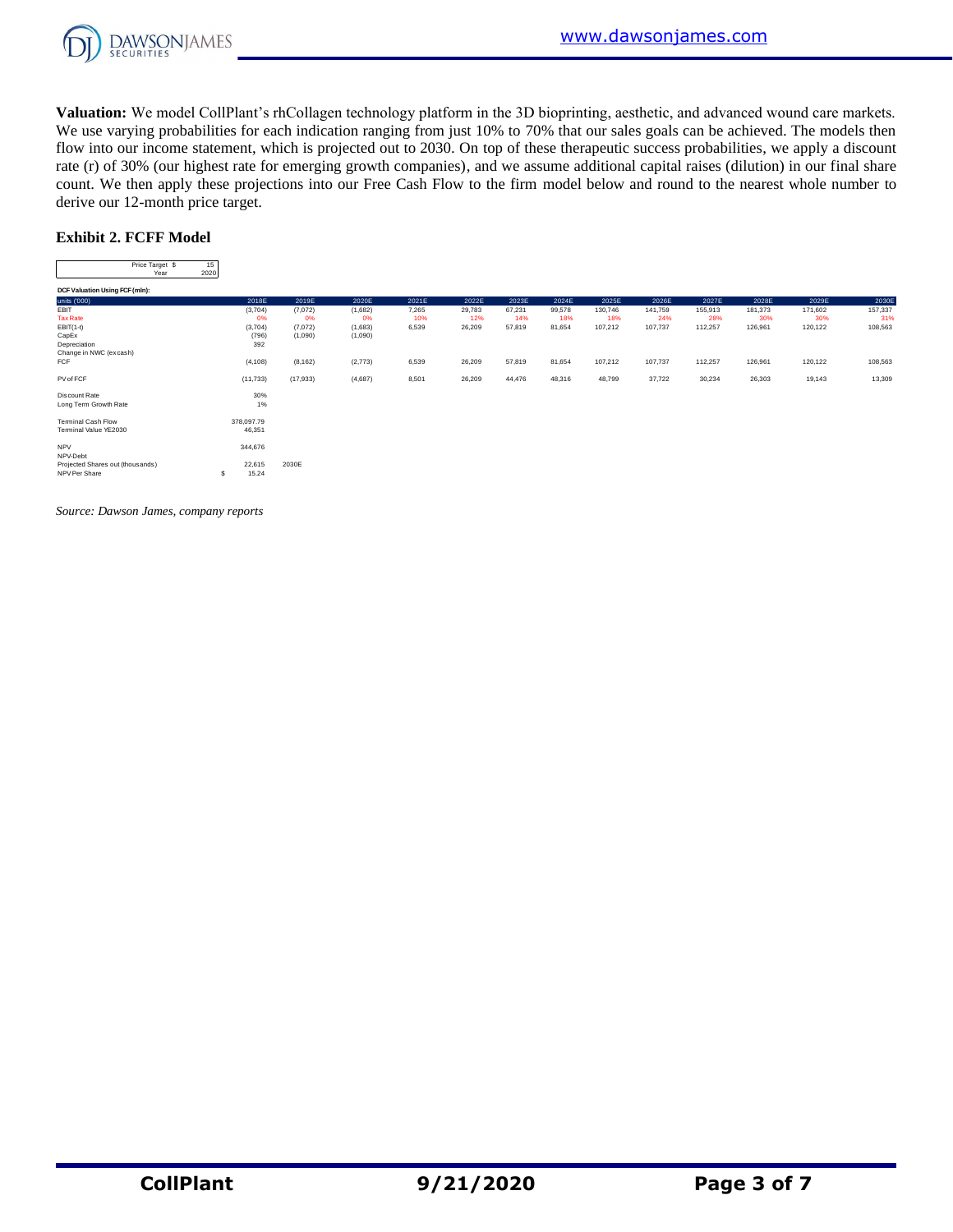

## **Exhibit 3. Income Statement**

| CollPlant Holdings Ltd. (\$000)               |                          |        |        |       |                          |                |        |         |                |         |         |         |         |         |         |
|-----------------------------------------------|--------------------------|--------|--------|-------|--------------------------|----------------|--------|---------|----------------|---------|---------|---------|---------|---------|---------|
| <b>CollPlant: YE Dec 31</b>                   | 1Q20A                    | 2Q20E  | 3Q20E  | 4Q20E | 2020E                    | 2021E          | 2022E  | 2023E   | 2024E          | 2025E   | 2026E   | 2027E   | 2028E   | 2029E   | 2030E   |
| Revenue                                       |                          |        |        |       |                          |                |        |         |                |         |         |         |         |         |         |
| VergenixSTR (Arthrex) - Tendon repair         |                          | 1,526  | 1,654  | 3,180 | 6,360                    | 11,353         | 24,814 | 33.746  | 51,632         | 70,220  | 89,530  | 109,585 | 111,776 | 114,012 | 116,292 |
| VergenixFG - Wound Healing                    | 426                      | 477    | 516    | 567   | 1,986                    | 8,341          | 17,517 | 34,486  | 48,280         | 76,042  | 79,844  | 83,836  | 117,370 | 123,239 | 129,401 |
| Biolnk (United Therapeutics) Lung Biotech PBC | 118                      | 123    | 134    | 139   | 514                      | 1,050          | 2,007  | 2.757   | 4,259          | 4,429   | 4,606   | 4,791   | 4,982   | 5,182   | 6,062   |
| Aesthetic Medicine                            | 64                       | 67     | 73     | 76    | 280                      | 3,338          | 9,259  | 36,108  | 50,070         | 52,073  | 54,156  | 56,322  | 58,575  | 60,918  | 63,355  |
| <b>Misc Revenues</b>                          |                          |        |        |       |                          |                |        |         |                |         |         |         |         |         |         |
| <b>Product Revenues</b>                       | 609                      | 2,194  | 2,377  | 3,962 | 9,140                    | 24.082         | 53.596 | 107.097 | 154.242        | 202.763 | 228,136 | 254.533 | 292,704 | 303.350 | 315,110 |
| Royalties                                     |                          |        |        |       |                          |                |        |         |                |         |         |         |         |         |         |
| <b>Total Revenue</b>                          | 609                      | 2,194  | 2,377  | 3,962 | 9,140                    | 24.082         | 53.596 | 107,097 | 154.242        | 202,763 | 228,136 | 254.533 | 292.704 | 303.350 | 315,110 |
| <b>Expenses:</b>                              |                          |        |        |       |                          |                |        |         |                |         |         |         |         |         |         |
| Cost of Goods Sold                            | 475                      | 439    | 475    | 792   | 2,181                    | 4,816          | 10,719 | 21.419  | 30,848         | 40,553  | 45,627  | 45,816  | 43,906  | 45,503  | 47,267  |
| <b>%COGS</b>                                  | 20%                      | 20%    | 20%    | 20%   | 24%                      | 20%            | 20%    | 20%     | 20%            | 20%     | 20%     | 18%     | 15%     | 15%     | 15%     |
| Research and Development                      | 810                      | 1,200  | 1,300  | 1,300 | 4,610                    | 6,000          | 7.094  | 8.947   | 11,284         | 14,232  | 17,951  | 22,640  | 27,517  | 33,444  | 40,648  |
| Sales and Marketing                           | 1,031                    | 1,000  | 1,000  | 1,000 | 4,031                    | 6,000          | 6,000  | 9,500   | 12,531         | 17,232  | 22,799  | 30,164  | 39,909  | 52,801  | 69,858  |
| <b>Total Expenses</b>                         | 2,316                    | 2,639  | 2,775  | 3,092 | 10,822                   | 16,816         | 23,813 | 39,866  | 54.663         | 72,017  | 86,377  | 98,621  | 111,331 | 131,748 | 157,773 |
| <b>Operating Income (loss)</b>                | (1,707)                  | (445)  | (399)  | 869   | (1,682)                  | 7,265          | 29,783 | 67,231  | 99,578         | 130,746 | 141,759 | 155,913 | 181,373 | 171,602 | 157,337 |
| Financing income                              | 17                       |        |        |       |                          |                |        |         |                |         |         |         |         |         |         |
| Total Other Income (expenses)                 | (4)                      |        |        |       |                          |                |        |         |                |         |         |         |         |         |         |
| Financial net (expenses)                      | 93                       |        |        |       | $\overline{\phantom{a}}$ | $\blacksquare$ | ٠      | ٠       | $\blacksquare$ |         |         |         |         |         |         |
| Pretax Income                                 | (1,601)                  | (445)  | (399)  | 869   | (1,682)                  | 7.265          | 29.783 | 67.231  | 99,578         | 130,746 | 141,759 | 155,913 | 181,373 | 171,602 | 157,337 |
| Income Tax Benefit (Provision)                | $\overline{\phantom{a}}$ | (22)   | (20)   | 43    | $\overline{1}$           | 727            | 3,574  | 9,412   | 17,924         | 23,534  | 34,022  | 43,656  | 54,412  | 51,481  | 48,775  |
| <b>Tax Rate</b>                               | 5%                       | 5%     | 5%     | 5%    | 0%                       | 10%            | 12%    | 14%     | 18%            | 18%     | 24%     | 28%     | 30%     | 30%     | 31%     |
| Gain (loss) from discontinued operations      |                          |        |        |       |                          |                |        |         |                |         |         |         |         |         |         |
| <b>GAAP Net Income (loss)</b>                 | (1,601)                  | (423)  | (379)  | 826   | (1,682)                  | 7.265          | 29,783 | 67.231  | 99,578         | 130,746 | 141,759 | 155.913 | 181,373 | 171,602 | 157,337 |
| GAAP-EPS                                      | (0.24)                   | (0.06) | (0.06) | 0.12  | (0.24)                   | 0.40           | 1.36   | 5.64    | 5.10           | 5.91    | 6.38    | 6.99    | 8.09    | 7.62    | 6.96    |
| GAAP-EPS (Dil)                                | (0.24)                   | (0.06) | (0.06) | 0.12  | (0.24)                   | 0.40           | 1.36   | 5.64    | 5.10           | 5.91    | 6.38    | 6.99    | 8.09    | 7.62    | 6.96    |
| Wgtd Avg Shrs (Bas) - (000's)                 | 6,660                    | 6.673  | 6,686  | 6,700 | 6,680                    | 10,491         | 11,832 | 11,927  | 12,023         | 12,120  | 12,217  | 12,315  | 12,414  | 12,513  | 12,614  |
| Watd Ava Shrs (Dil) - (000's)                 | 6.660                    | 6.666  | 6,673  | 6,680 | 6,670                    | 17,984         | 21,835 | 11,927  | 19,522         | 22,122  | 22,219  | 22,317  | 22,416  | 22,515  | 22,615  |

*Source: Dawson James, company reports*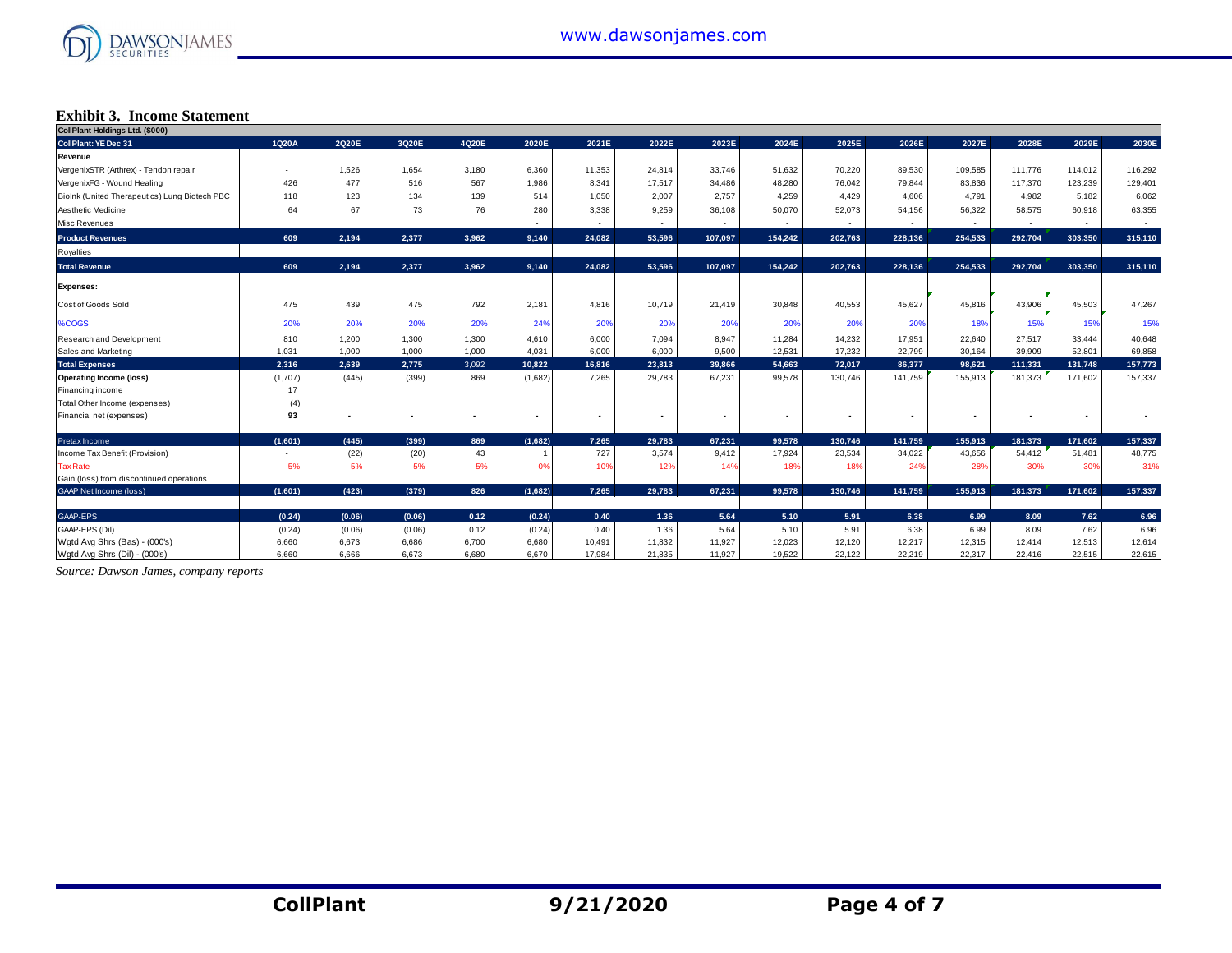

#### **Risk Analysis**

**Clinical Trial Risk.** Collplant and its partners may be dependent on the outcome of product based clinical trials.

**Commercial Risk.** Collplant hopes to compete in multiple healthcare-related markets that have traditionally been dominated by large pharma and biotechnology companies with deep pockets (funding and resources), which may make it difficult for Collplant to compete unless the molecule is deemed to be truly differentiated.

**Financial Risk.** Collplant is likely to require additional capital raises before the company can be self-sustaining. There can be no guarantees that the company will be able to raise the needed capital.

**Investment Risk**. Collplant is a small capital company, which can translate into high volatility and risk for investors. The company has no revenues and is dependent on clinical progress of its therapeutics.

**Intellectual Property.** Collplant may face IP challenges, forcing the company to defend its patents or claiming the company is infringing on other patents.

**Market Share Risk**. The collagen and related products market are competitive and tends to be dominated by large pharma and biotechnology and or medical device companies.

**Regulatory Risk.** Collplant, even with good clinical data could face extensive delays and other regulatory setbacks.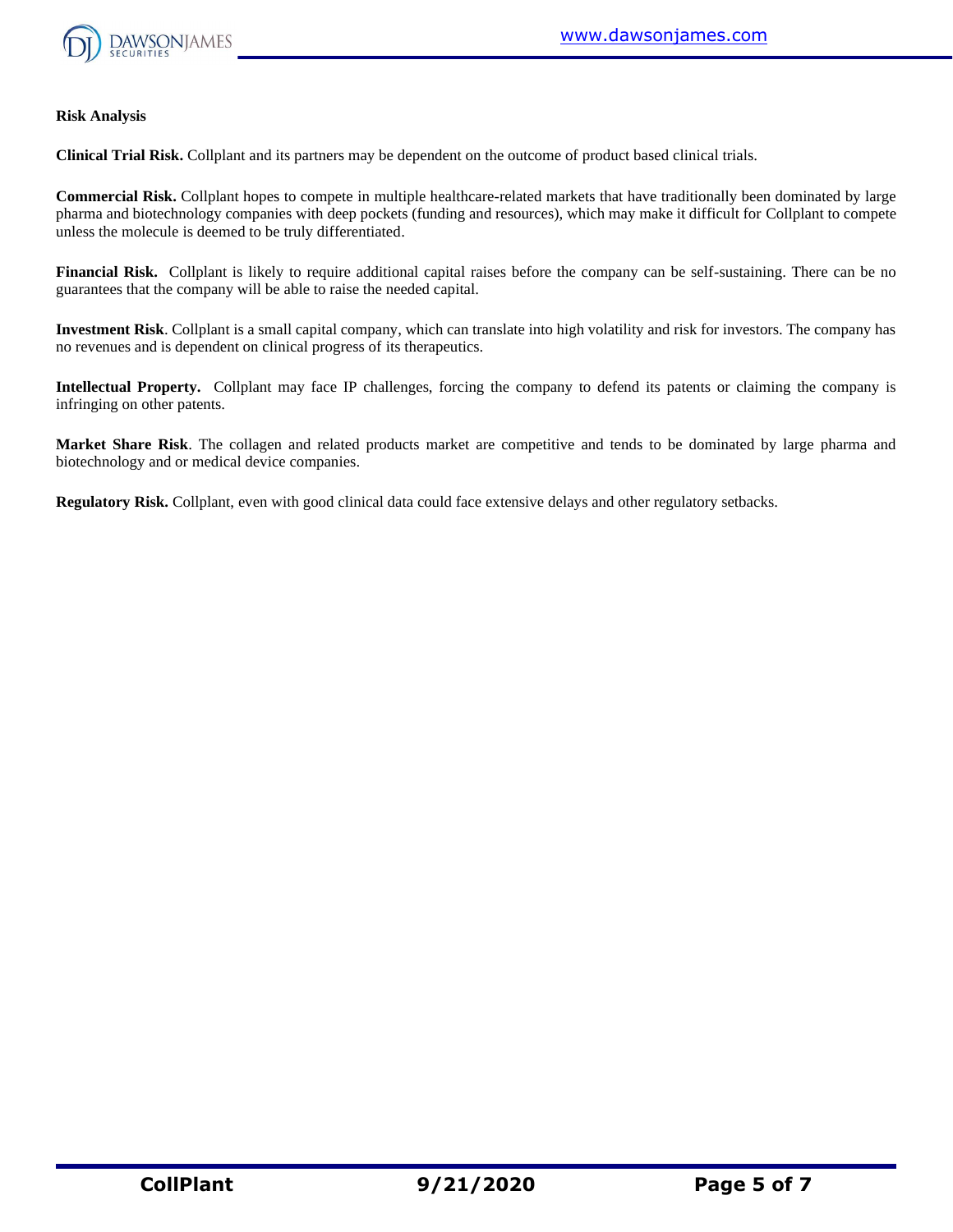

Companies mentioned in this report

3D Systems (DDD): Not Rated)

United Therapeutics (UTHR): Not Covered

## **Important Disclosures:**



Price target and rating changes over the past three years: Initiated – Buy – November 4, 2019 – Price Target \$9.00 Update Report – Buy – January 27, 2020 – Price Target \$15.00 Update Report – Buy – May 27, 2020 – Price Target \$15.00 Update Report – Buy – September 21, 2020 – Price Target \$15.00

Dawson James Securities, Inc. (the "Firm") is a member of the Financial Industry Regulatory Authority ("FINRA") and the Securities Investor Protection Corporation ("SIPC").

The Firm does not make a market in the securities of the subject company(s). The Firm has NOT engaged in investment banking relationships with CLGN in the prior twelve months, as a manager or co-manager of a public offering and has NOT received compensation resulting from those relationships. The Firm may seek compensation for investment banking services in the future from the subject company(s). The Firm has NOT received other compensation from the subject company(s) in the last 12 months for services unrelated to managing or co-managing of a public offering.

Neither the research analyst(s) whose name appears on this report nor any member of his (their) household is an officer, director or advisory board member of these companies. The Firm and/or its directors and employees may own securities of the company(s) in this report and may increase or decrease holdings in the future. As of August 31, 2020, the Firm as a whole did not beneficially own 1% or more of any class of common equity securities of the subject company(s) of this report. The Firm, its officers, directors, analysts or employees may affect transactions in and have long or short positions in the securities (or options or warrants related to those securities) of the company(s) subject to this report. The Firm may affect transactions as principal or agent in those securities.

Analysts receive no direct compensation in connection with the Firm's investment banking business. All Firm employees, including the analyst(s) responsible for preparing this report, may be eligible to receive non-product or service specific monetary bonus compensation that is based upon various factors, including total revenues of the Firm and its affiliates as well as a portion of the proceeds from a broad pool of investment vehicles consisting of components of the compensation generated by investment banking activities, including but not limited to shares of stock and/or warrants, which may or may not include the securities referenced in this report.

Although the statements in this report have been obtained from and are based upon recognized statistical services, issuer reports or communications, or other sources that the Firm believes to be reliable, we cannot guarantee their accuracy. All opinions and estimates included in this report constitute the analyst's judgment as of the date of this report and are subject to change without notice.